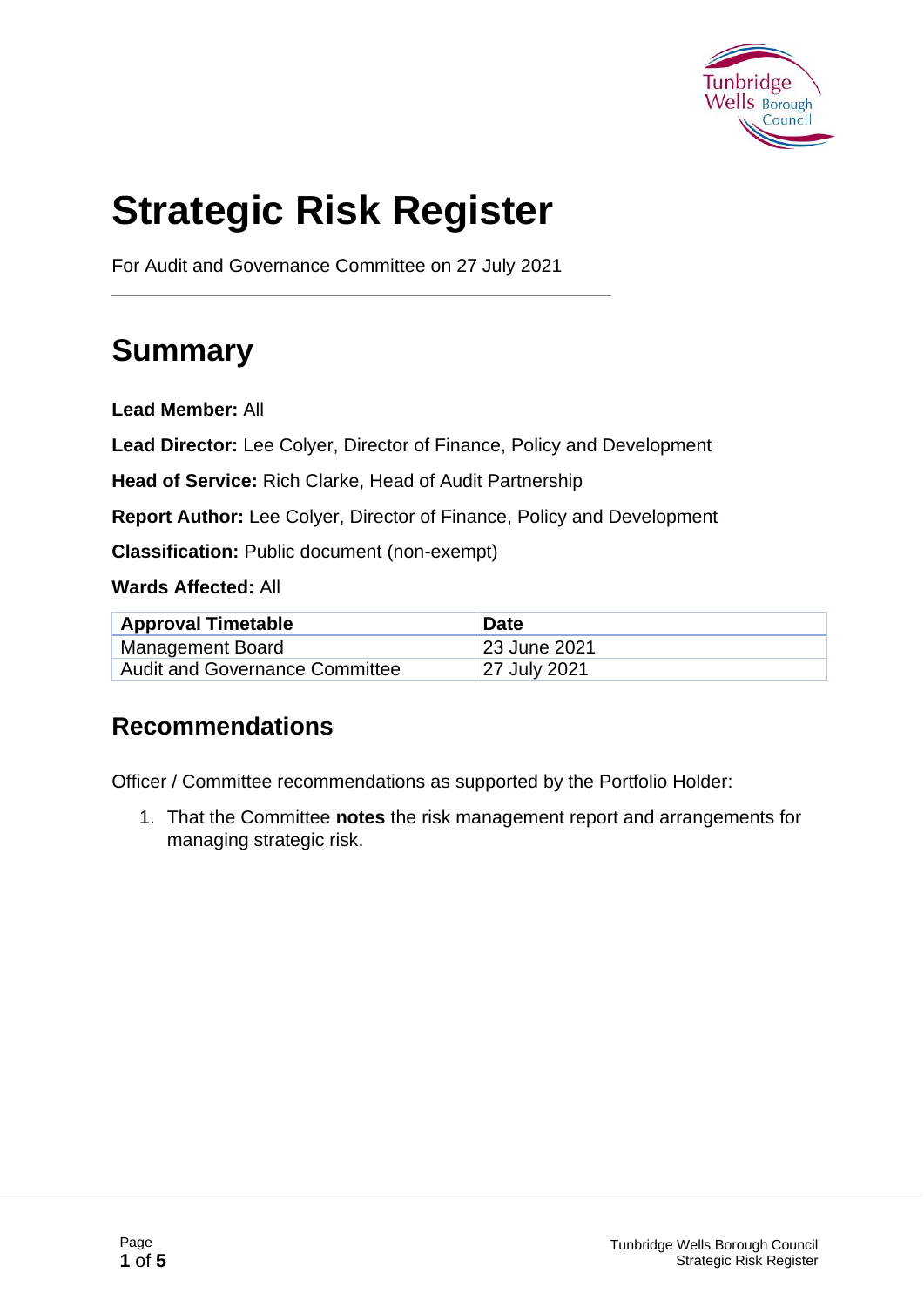

# **1. Purpose of Report and Executive Summary**

1.1 This report sets out the strategic risks identified by the Council and currently being managed and tracked by senior management. The report provides a current update on the evaluated threat level and controls in place for each risk issue.

### **2. Introduction and Background**

- 2.1 The risks included in the report were developed in a risk management workshop and health check facilitated by Zurich Insurance Limited on 25 March 2019, with the risks being formally adopted by Cabinet on 1 August 2019. Since that time, risk owners have kept the risks and controls under review with periodic reporting both to the Cabinet and the Audit & Governance Committee.
- 2.2 The Council's Management Board periodically reviews the risks identified along with the risk owners.
- 2.3 Risk owners (managers) for certain risks are invited to attend the Audit and Governance Committee meetings to outline the Council's approach to managing their particular risk(s). The meeting of the Audit and Governance Committee will be able to examine the risk(s) owned by Lee Colyer, Director of Finance, Policy and Development.
	- Risk 4: Unable to plan financially over the longer-term.

### **3. Options Considered**

- 3.1 There is no legal requirement on the authority formally to monitor its risks, still less is there a defined framework to do so. Although failing to monitor and record risks will leave the Council vulnerable to external criticism – for example by its external auditors who are required to assess the effectiveness of risk management when considering their annual Value For Money conclusion – the Council could decide that is a price worth paying against using some of its resources to identify and monitor risk.
- 3.2 Even accepting the utility in gathering systematic monitoring information on the risks it faces, there is a wide range of different approaches the Council might adopt. Even if one looks solely at the local government sector, there are myriad formats, structures and arrangements adopted to record and present information to senior officers and members.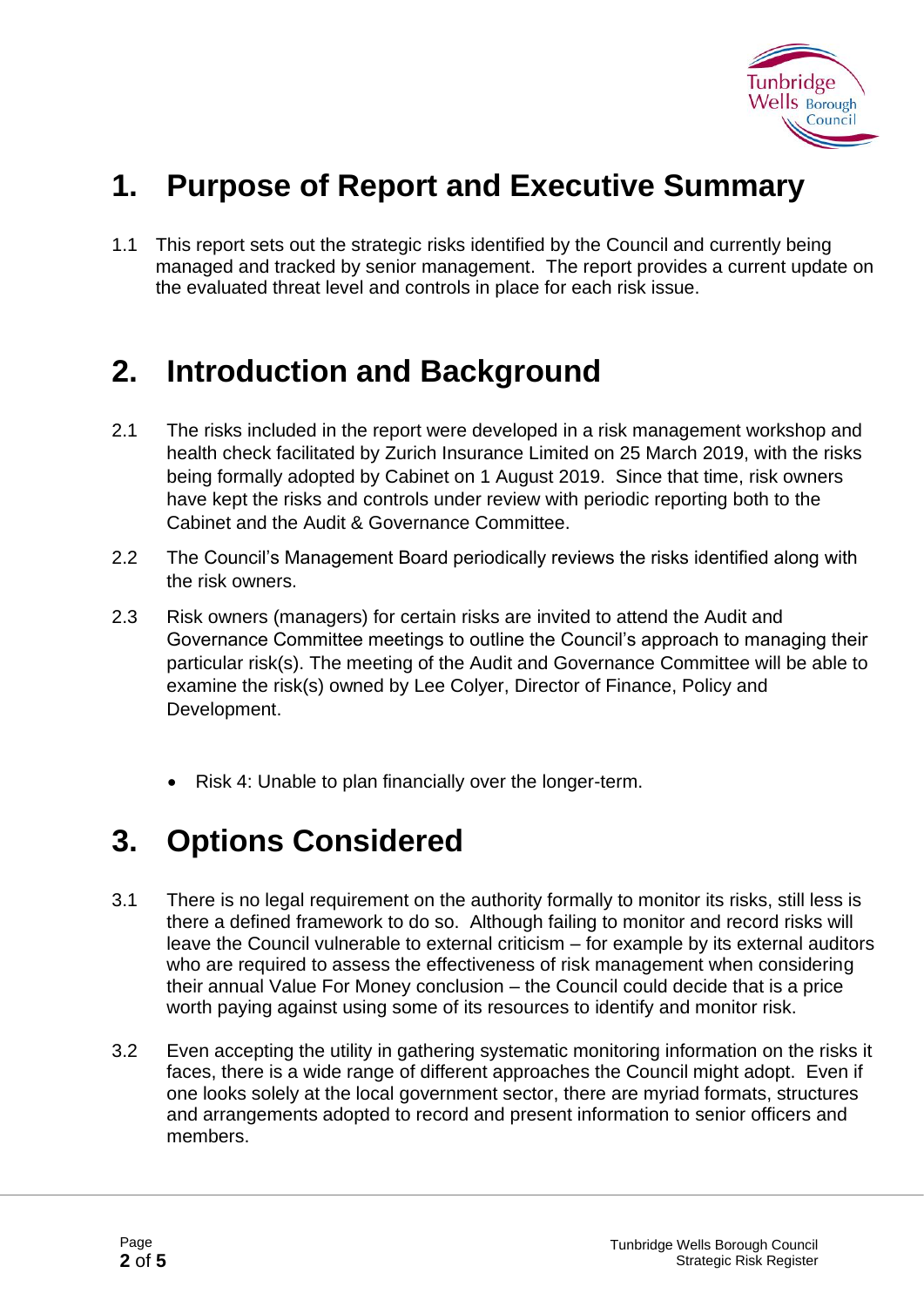## **4. Preferred Option and Reason**

4.1 The report sets out the risks using the methodology and format previously agreed by the Council, which is essentially the method advocated by Zurich from the 2019 risk workshop

## **5. Consultation on Options**

5.1 The Strategic Risk Register has undergone periodic review and examination by the Council's Management Board, the Cabinet and the Audit & Governance Committee. This stands in addition to ongoing monitoring by the identified risk owners. This report incorporates feedback and updates from all sources.

## **6. Appendices and Background Documents**

Appendices:

• Appendix A: Strategic Risk Register Update June 2021

Background Papers:

• None

# **7. Cross Cutting Issues**

#### **A. Legal (including the Human Rights Act)**

The Accounts and Audit Regulations 2015 require the Council to have a sound system of control which includes arrangements for the management of risk. This Report is part of those arrangements and is designed to ensure that the appropriate controls are effective.

There are no immediate legal implications arising from this report.

Lee Colyer, Director of Finance, Policy and Development

#### **B. Finance and Other Resources**

None identified at this stage.

Lee Colyer, Director of Finance, Policy and Development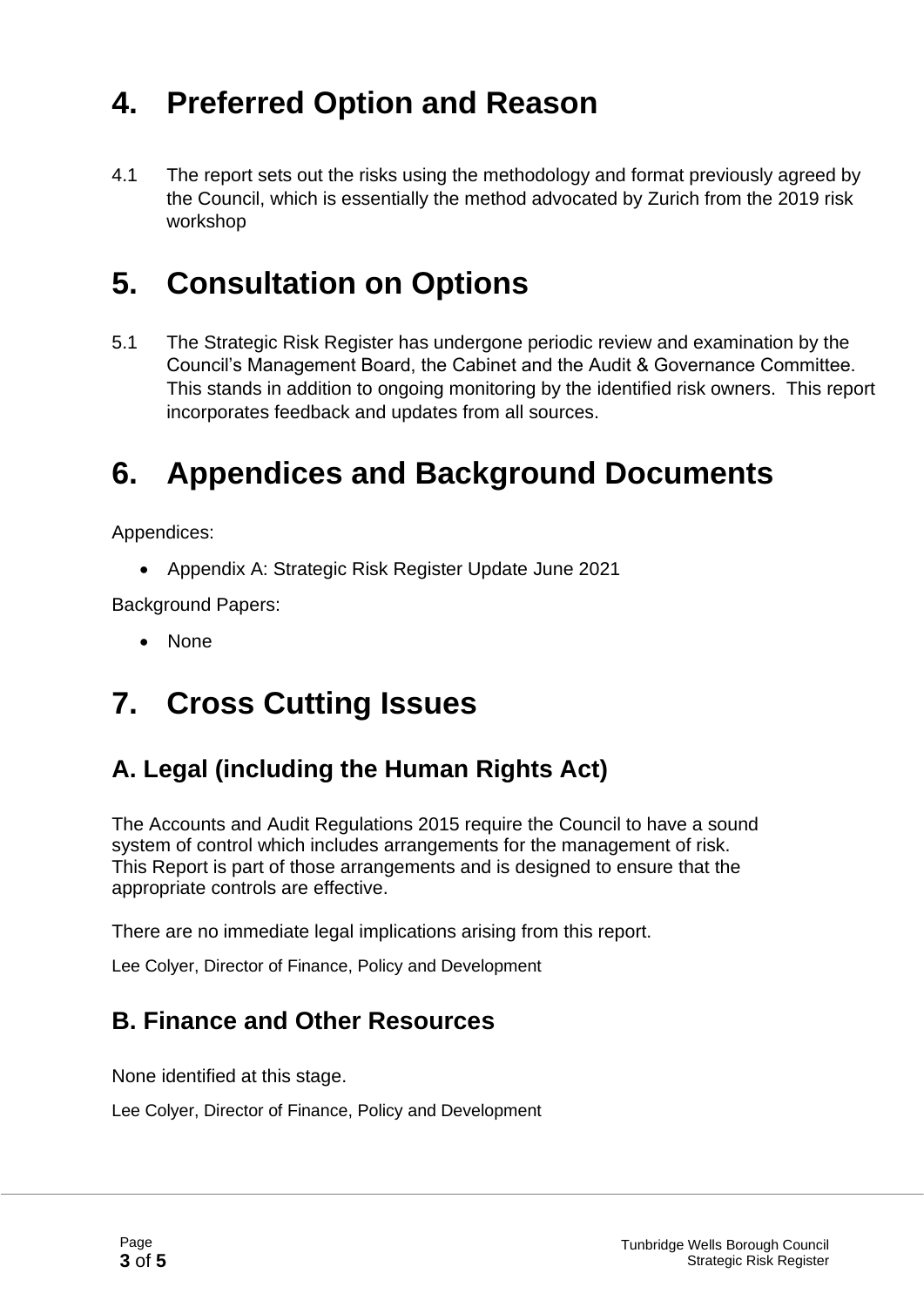### **C. Staffing**

None identified at this stage.

Lee Colyer, Director of Finance, Policy and Development

#### **D. Risk Management**

Risk management is the subject of the report, but it does not of itself raise new risk issues for consideration.

Lee Colyer, Director of Finance, Policy and Development

#### **E. Environment and Sustainability**

None identified at this stage.

Lee Colyer, Director of Finance, Policy and Development

### **F. Community Safety**

None identified at this stage.

Lee Colyer, Director of Finance, Policy and Development

#### **G. Equalities**

None identified at this stage.

Lee Colyer, Director of Finance, Policy and Development

#### **H. Data Protection**

None identified at this stage.

Lee Colyer, Director of Finance, Policy and Development

#### **I. Health and Safety**

None identified at this stage.

Lee Colyer, Director of Finance, Policy and Development